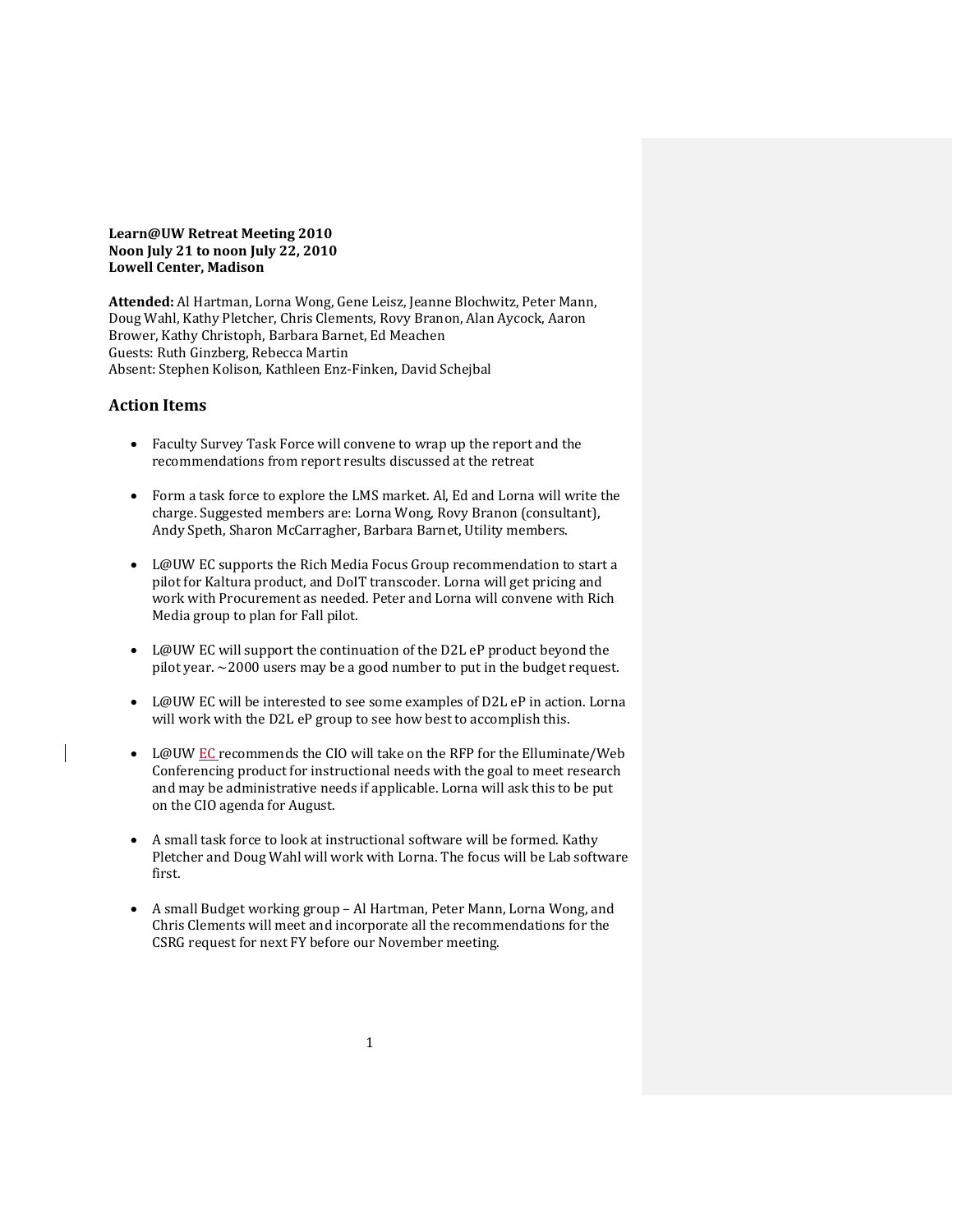- L@UW EC requests LMS and e-learning to be included in the UWS Business Intelligence initiative. Ed will take the request to the BI workgroup for future inclusion. EC will formulate some key metrics for Provosts preview?
- Lorna will craft a short guideline for the campus site-admins on handling non-affiliated use of D2L, put it up on the Learn@UW course site for easy reference.

## **Discussion Notes**

### *Call to order/ Welcome*

Senior Vice President for Academic Affairs Rebecca Martin delivered welcome to the group. She addressed the vital importance on the role technology will continue to play in teaching and learning. She urged the group to be leaders and align technology goals with the Growth Agenda goals of student retention and producing more graduates by 2025.

Terms of service for the Executive Committee were ratified by Rebecca. Four positions are permanent – AVP OLIT, AVP AFGP, Dir LTD, Sponsor L@UW, LTDC chair. All other terms are three years and renewable – 2 deans, 2 CIOs, 2 Provost (provost office), 2 faculty.

New member Barbara Barnet –UW Platteville was introduced. The group recognized the outstanding service Kathy Christoph offered to the committee the past 7 years and wished her the best for her retirement. A certificate of recognition will follow.

### *Instructional Technology Survey Report and Findings*

Initial summary report and campus data were sent to Provosts, CIOs, and LTDC mid July. Draft report and analysis was distributed to the EC present, also available on the D2L course site. Different members took interest in different areas. The committee members expressed interest in the findings.

In general, satisfaction rate is high – over 80%. Early adopters have higher expectations.

*Questions to answer:*

- How to introduce or educate faculty on the use of the the gradebook?
- Why are some faculty not interested in using the a LMS? How should we engage them, if at all?
- How to reach the faculty not using? Or better to leave them be?
- Can we tie the use of LMS to retention, early warning, etc.  $-$  to encourage usage?
- Interest in identifying usage patterns based on rank. ing to tie rank of faculty to usage patterns.

**Commented [PM21]:** KPIs?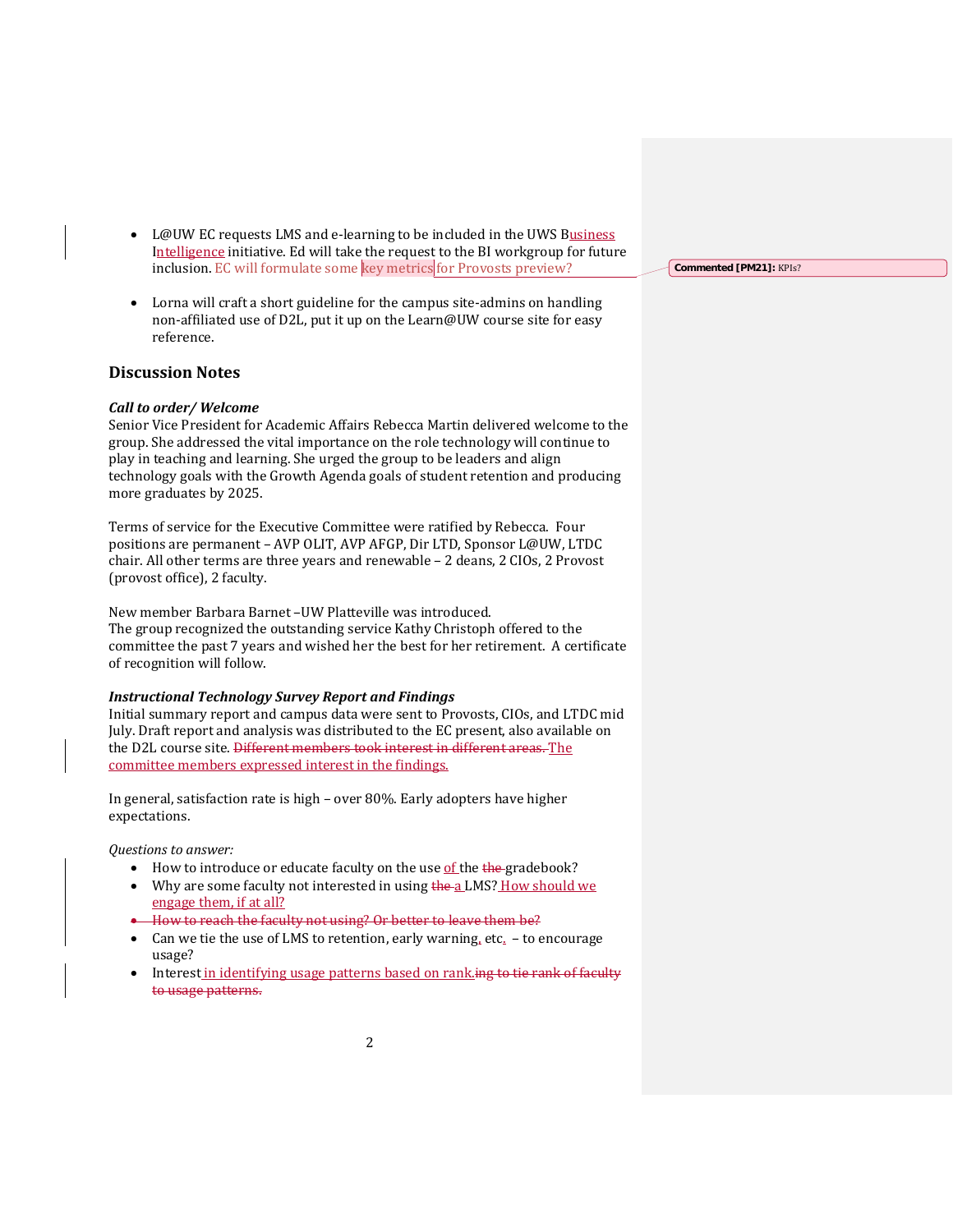- How can LMS play a role in better retention?
	- o Provide better capacity for gateway courses
	- o Increase use through online and blended learning, or self paced learning. That requires lots of support resources.
- Also need to pay attention to the trends of new technologies and faculty needs and desire to adopt.

The Survey task force will meet to craft recommendations to campuses, UWS and D2L.

## **Elwg Life Cycle Report -**

Jeanne Blochwitz presented the highlights and key elements of the report [available on the D2L course site]. Questions raised were:

- Is faculty transition also included in the transition elements?
- Policy can include guidelines for transition plan.

## **Learning Management System Discussion**

UWS needs to fulfill our agreement with DOA to explore the LMS market before the next contract renewal (2013). For D2L, we have a renewable contract, we do not own the license. It is different from Peoplesoft/Oracle – we own the license is payingand pay annual maintenance. Doing an RFP will take a lot of work and may not give us the information we really need for consideration. Ruth Ginzberg gave reasons to go the RFP route: to keep vendor cost down, need to know what competitors are out there. A waiver for RFP needs to demonstrate:  $c\epsilon$  ost we are paying is reasonable; cost is too high to switch, take TCO into account.

The Group Committee recognizes that change of technology is relatively easy compared to transition involved for the users and those who support them. A more productive way to explore the market and gain useful information may be to use a small task force who are experts in LMS and know what we are looking for. We should evaluate the information gathered before determining if an RFP is the final action.

*Capturing some statements made at the discussion:*

"Need to formulate the types of questions regarding LMS we want to explore" "What are the toolsets desired - Bolt-on vs add-on, use of Drupal, Facebook B, etc will grow in time"

" LMS is not great, but serves the need of most"

"LMS is portal to tie to all related apps for learning, loosely or tightly"

"One stop shopping is an enticement to students"

"Students are sensitive to different environments"

"D2L following BLTI-IMS standards (Basic Learning Tools Interoperability) makes integration easier"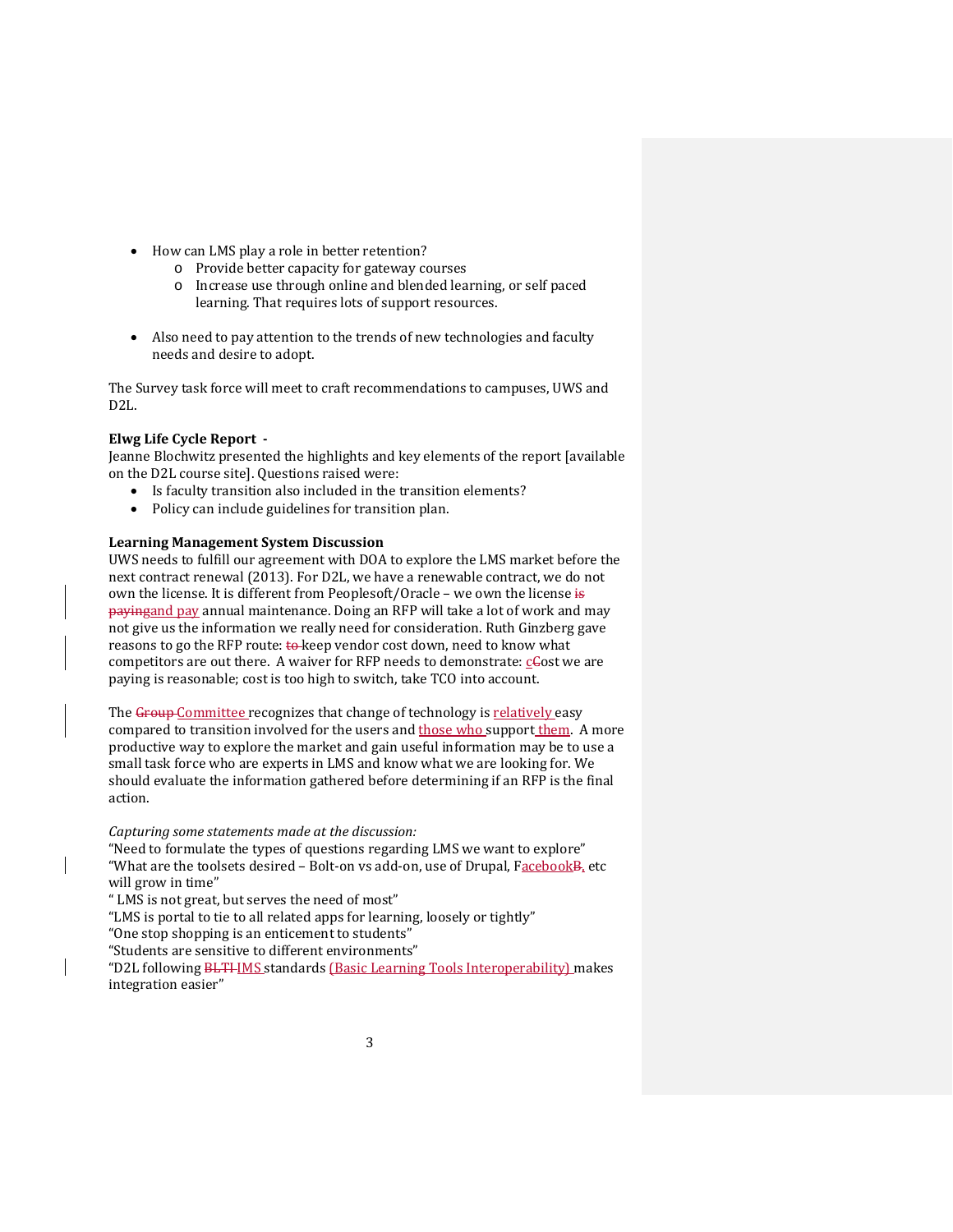"Need to see how other (LMS users) handle gateway courses, retention issues etc" "May be we should look at K-12 institutions on systems they link to as well" "Linking to Publishers can be important in the future" "Data collection and export"

"Digital Asset Management – Rich Media Handling"

"Delivery to mobile devices"

"Planning for retirement of stuff – Retention issues too"

A Task Force to explore the LMS market is formed with members pending confirmation: Lorna Wong, Rovy Branon (consultant), Andy Speth, Sharon McCarragher, Barbara Barnet, Utility representativesmembers (Peter Mann and Dan Voeks).representatives. Ed Meachen, Al Hartman & Lorna Wong will draft the charge.

## **LTDC Rich Media Focus Team White Paper and Recommendation**

Peter discussed the scope of the study by the team and the current state of rich media issues faced by the campuses. [See White paper on D2L course site] The scope of the recommendations is based on possible integration with the LMS. The Kaltura platform and the DoIT transcoder can both offers YouTube-like service to the users with better control over their IP (intellectual properties) and the DoIT transcoder service provides simple conversion and encoding of digital content. Kaltura offers a friendly User Interface, and has generated interest on many institutions.

A small scale pilot with Kaltura will be worthwhile. The results can be worked into the Academic Systems Budget for next year as needed. Ed will have some money to support the pilot. Will need to work through procurement requirements as needed. Lorna will follow-up with vendor, rich-media group, and Ruth.

#### **D2L ePortfolio Report**

Lorna reported on the status of the ePortfolio pilot [See PPT on D2L course site]. The interest is steady as faculty and instructional support staff gained experience, and D2L continues to improve the product. The most prevalent issue on exporting eP to standalone HTML version is resolved in the upcoming MR3 patch (scheduled for release in mid-Fall 2010).

The advantages of D2L eP are: familiarity of the interface and the convenience of tying the course work directly to the eP, easier to manage. D2L needs to improve on some areas of the interface and features.

Our pilot ends June 2011. Currently, 6 campuses will be in the pilot this academic year. A number of interested parties inquired about the product but was hesitant to adopt because of the uncertainty of future adoption. The campuses that have invested in the pilot want the product to continue. A system wide adoption will cost \$1.90 per FTE. A small adoption of 2,000 users will be around \$12.50 per FTE (unnegotiated). The EC recommended to request requesting for a budget (FY12) to

**Commented [PM22]:** Other institutions using a LMS?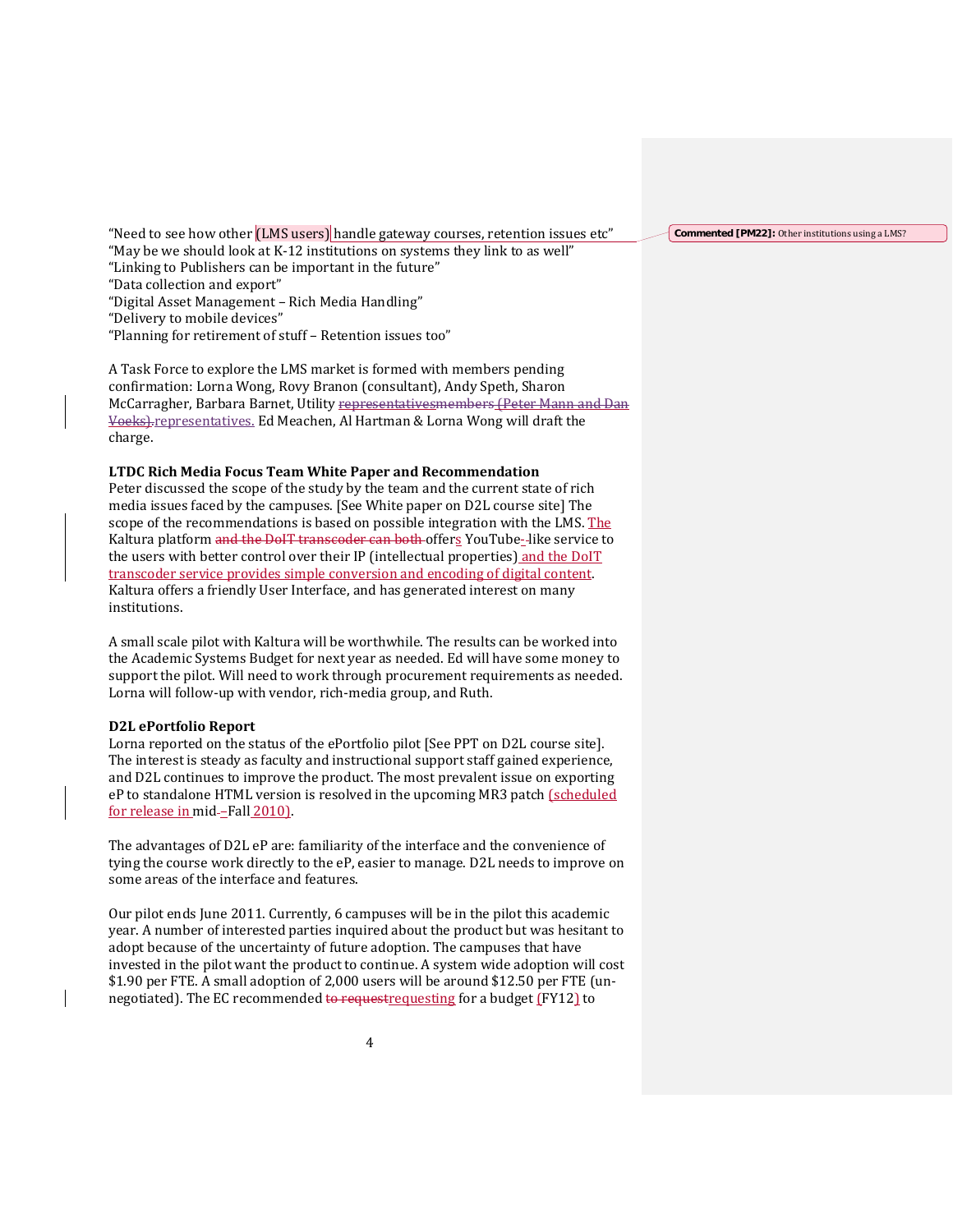cover  $\sim$  2000 FTE for the year after June 2011 to see how the usage grows. The budget should also take into account for the Utility resources to support the product. The EC would also like to see some demos of the various uses of D2L eP on the pilot campuses.

## **D2L / Elluminate Pilot Report**

Lorna reported on the spring 2010 semester Elluminate pilot participated by  $\sim$  48 faculty and  $> 1,000$  students in  $\sim 50$  courses [See PPT on D2L course site]. The overwhelming reactions from the faculty are very positive. From the feedback survey collected, 100% recommended keeping the product. D2L integration was a big factor. The free pilot will continue and open system wide to get more data. An RFP process will start. We should try to incorporate research needs (and possibly administrative needs as well) for the RFP. The EC feels that a better approach will be for one campus to handle the RFP at the CIO level. Lorna will request to be on the CIO council agenda at the August meeting for further discussion.

# **Instructional Software Inventory**

Lorna presented a high level summary of the instructional software inventory collected from the campuses in June. The level of input from the campuses varied and by no means comprehensive. There are different interpretations of the definition of 'Instructional software'. Many software reported are purchased through the current existing UWS contracts. Others are categorized (loosely) in a summary handout [on D2L course site].

The EC recommends taking a more focused approach – start with Lab software first. Kathy Pletcher and Doug Wahl will help to kick this off.

# **Update on eCampus Initiative**

Rovy Branon gave a status in the absence of both Stephen Kolison and David Schejbal. Rovy showed the mock-up and usability results of the eCampus Portal. Tentative date of launching will be September, after presentation presenting back to the Distance Learning Workgroup, and Provosts and Chancellors. The first stage of the launch will not include the course information of the current distancelearning.wisconsin.edu site, which will be linked. Future phases will fold the information into the eCampus site.

# **Instructional & Academic Budget Preparation**

Ed discussed the Common Systems principles document and the CSRG roadmap [on D2L course site]. The group decided a number of items to be added to the budget request this Dec. Ed also suggested that for R&D funding, we may want to request \$200,000 instead of \$50,000. We will need to have more persuasive arguments accompanying the requests to supporting the growth agenda and student engagement goals. Al appointed a budget subcommittee to start working on this in the Fall: Al Hartman, Lorna Wong, Peter Mann, and Chris Clements. Items to include: Rich Media pilot, D2L-eP support, R&D, one additional FTE for Utility.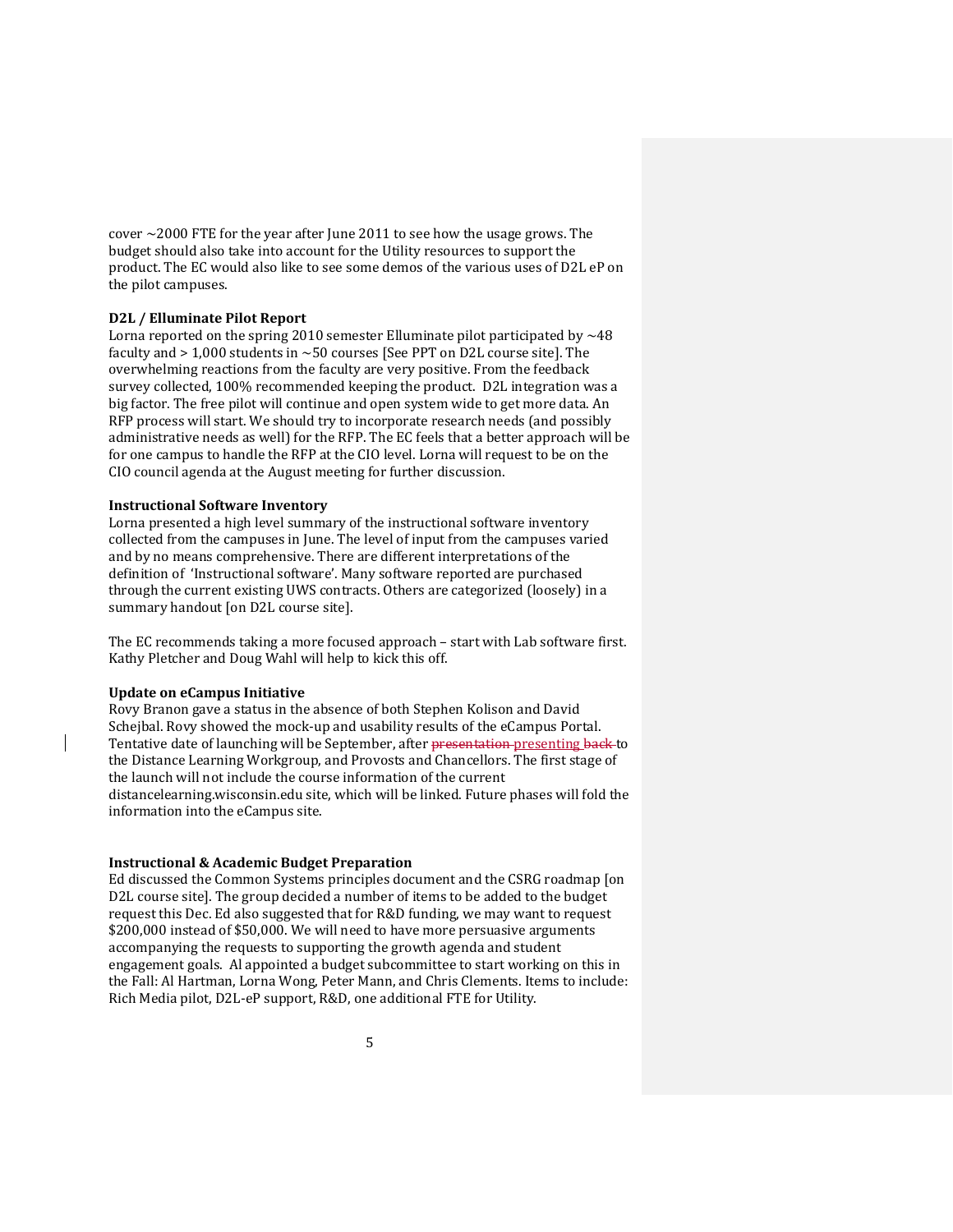### **Business Intelligence and D2L Analytics**

Ed shared the report he just received from the Business Intelligence Group. Four workshops were held around the state to educate departments on BI and how to use financial and student data in a strategic way with the goal of tearing down barriers and walls between departments and best practices in involving institutional research on campuses to tie data to KPIs. Both the Library and the Learn@UW groups were missed. Will make sure these two groups are included in the future. A short term recommendation is to clear the BI vision by developing a governance group to plan for budget and staff for the BI initiative. No specific product is being considered at this time.

D2L data will be of great value. We will continue to negotiate with D2L to extract data that we need, to engage with either a vendor, D2L, or ourselves to mine the data for useful information. The Reporting Hot Team formed by the Site admins can assist, but the key is some metrics or KPIs need to be formulated. The EC will work on this and be vetted through the Provosts and other administrative groups. Kathy Christoph sent references from ELI 7 things and as a start.[found in D2L course site]

### **D2L Related Updates**

- Learn@UW Usage stats Peter presented the spring 2010 semester stats, showing a 14 % increase in usage overall.
- V9 Upgrade Release date was delayed from original schedule for over a month which caused a rescheduling challenge into July. Everything went very smoothly after extensive planning and testing from the Utility group over very compressed time. The users were in general happy.
- Disk Storage Update a dramatic  $348\%$  saving was realized after the file servers were migrated to the NetApps storage with de-duplication. Further improvement planning in the future will be discussed at the enterprise storage retreat to be held.
- Recruitment of new FTE for Utility the process is underway. Expecting to fill the position by Fall. The  $A$  second FTE was requested in the last budget cycle and will be included in FY12 budget request.
- Non-affiliated Users guideline EC recommended that a short guideline to be written for the campus site-admins to handle such requests. Usage is encouraged, as long as it is not for profit, and it does not add an unreasonable load to the campus SA support. We will not keep track of usage formally. Lorna will take the action item.
- Student Administration Integration Pack (SAIP) project We are running into a severe delay from the original plan. D2L discovered that to meet UWS requirements in replicating our current features and delivering the real-time functionalities, the timeline needs to be shifted to next April (2011) for full